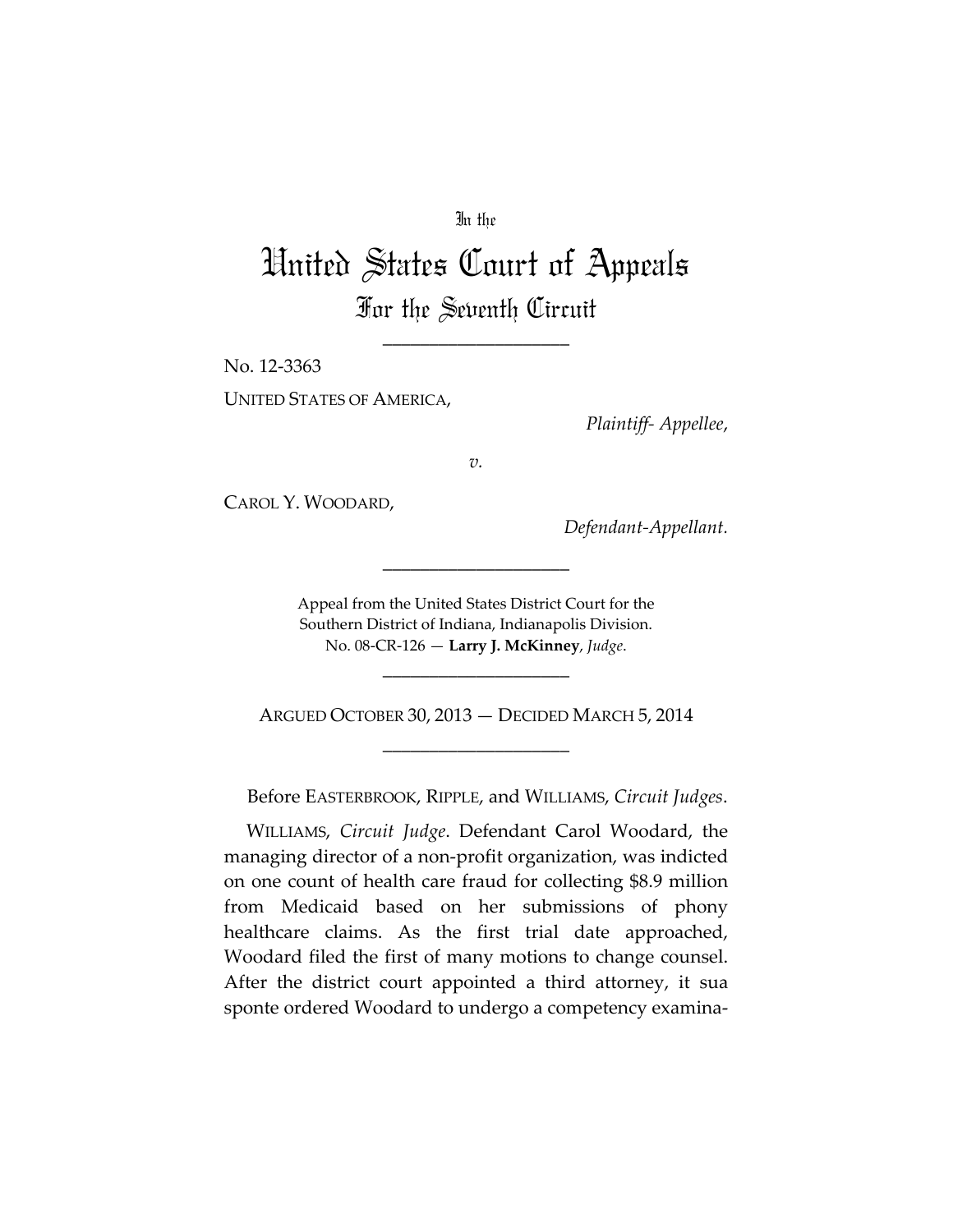tion because it felt that she might not understand the nature of the proceedings against her. After a doctor concluded that Woodard was competent to stand trial because she knew and understood the charges against her and was able to as‐ sist in her defense, the court found Woodard legally compe‐ tent to stand trial. Nearly two years later, after several more delays and new attorneys, Woodard asked for a second competency evaluation, which the court denied. Woodard pled guilty and was sentenced to 80 months' imprisonment.

On appeal, Woodard argues that the district court abused its discretion by not ordering a second competency evalua‐ tion. Because the district court reached a reasonable conclu‐ sion after it reviewed a previous psychological evaluation, considered the advice of two mental health professionals, and considered Woodard's interactions with her attorney, we conclude that the district court did not abuse its discretion. In addition, although Woodard argues that she did not knowingly and voluntarily plead guilty during her Rule 11 colloquy, a review of the record shows that she did and that no red flags were raised that would alert the court to the contrary. Finally, we agree with her last argument that the district court violated the *Ex Post Facto* Clause at sentencing by sentencing her under the wrong version of the Sentencing Guidelines. Therefore, we remand this case for resentencing, but affirm the district court's judgment in all other respects.

## **I. BACKGROUND**

Carol Woodard was the operator and managing director of a non‐profit grant organization, Gideon's Gate, which provided educational and tutoring services to children of indigent families. In January 2006, the Department of Educa‐ tion was not satisfied with Gideon's performance and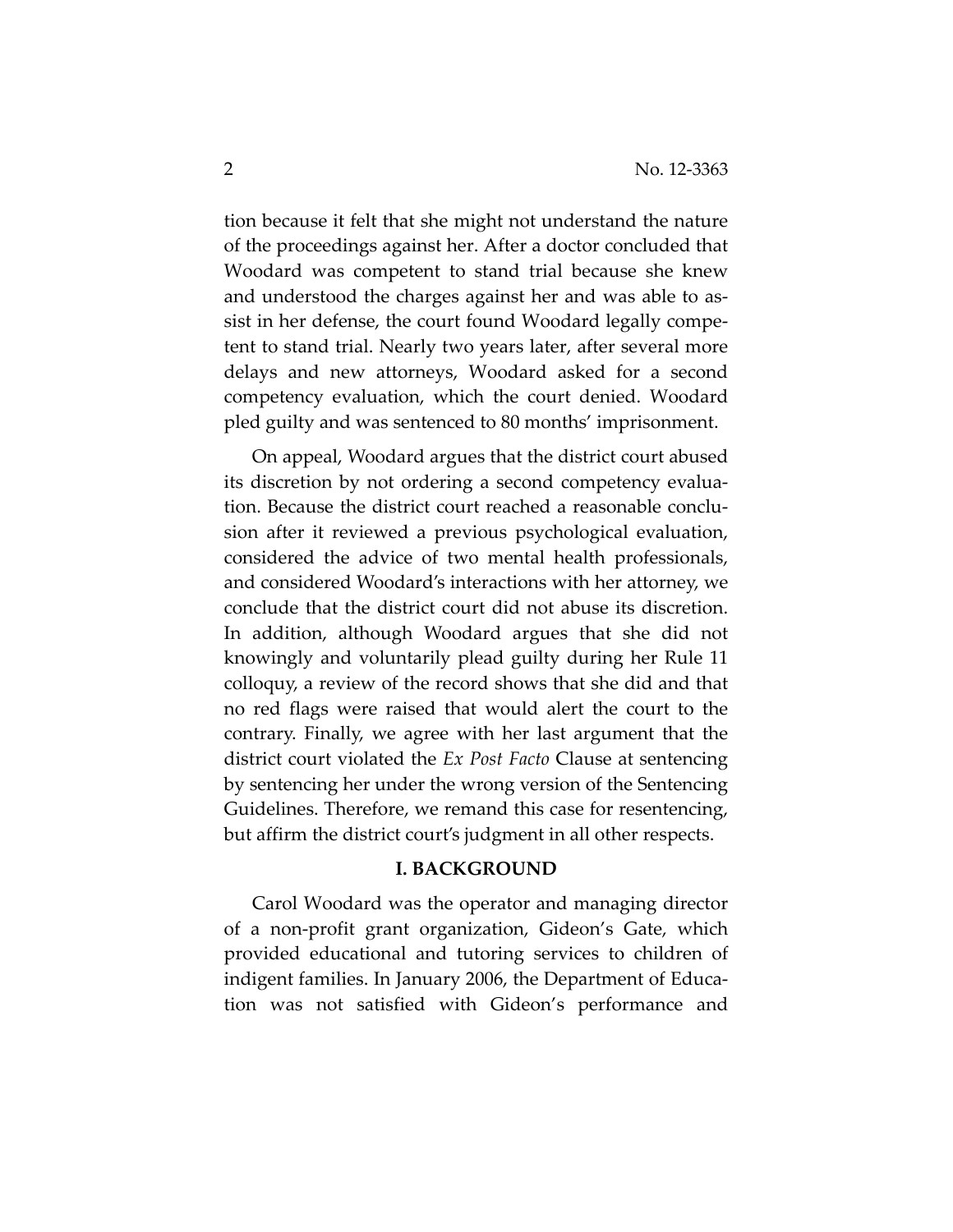stopped providing funding and services. In order to make up for the loss of funding, Woodard enrolled Gideon as an authorized Indiana Medicaid provider that could provide outpatient mental health services. But, she provided no med‐ ical services and continued to operate it as an educational service provider.

In order to fraudulently bill Medicaid, from January 2006 through December 2007, Woodard illegally obtained clients' personal information from a welfare‐to‐work provider that was operated by a friend, Rita Nigaya. Nigaya gave Woodard access to her clients' files as repayment for a loan from Woodard. Without informing Nigaya's clients, Woodard used their social security and Medicaid numbers to bill Medicaid for services never provided. In total, 2,437 false claims were submitted to Medicaid for \$8.9 million worth of phony services to 378 patients. After an investigation, a federal grand jury indicted Woodard on one count of health care fraud, in violation of 18 U.S.C. § 1347.

After several delays, a bench trial was scheduled for July 27, 2009. Four days before the trial, Woodard's counsel moved to withdraw because of a fundamental difference of opinion regarding how the trial should be conducted. The district court granted his motion and a second attorney was appointed. Woodard not only disagreed with her second counsel regarding trial strategy, but accused him of feloni‐ ous conduct. On March 23, 2010, the district court appointed a third counsel, and sua sponte ordered Woodard to under‐ go a psychiatric evaluation because of concerns about her "inability to understand exactly what the charges [were], … [her] inability to understand how to proceed," and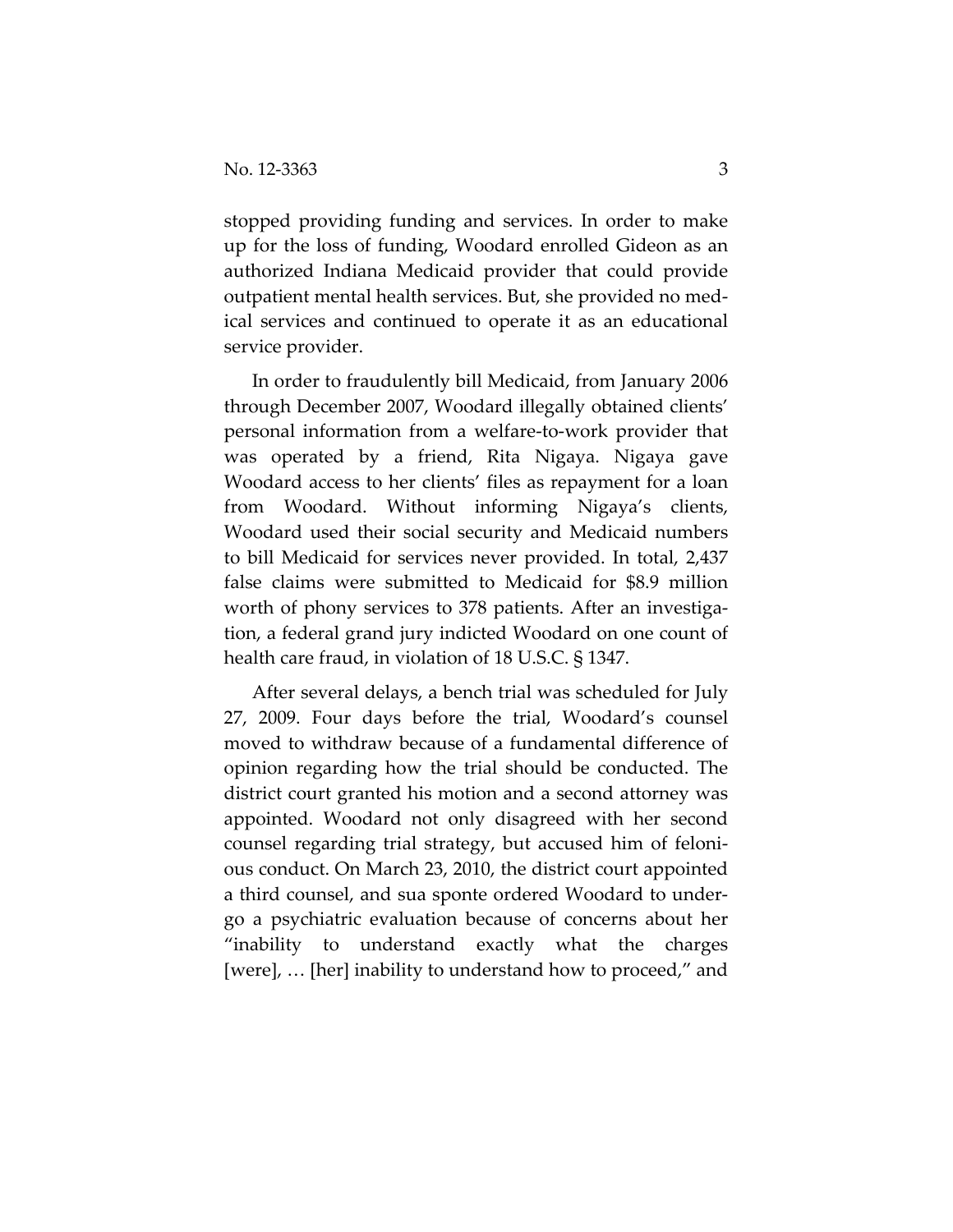her inability to "realistically look at the circumstances before her."

On May 18, 2010, Woodard appeared at a competency examination, but she refused to participate, so a few months later the district court again ordered her examination. On September 28, 2010, Dr. Philip M. Coons evaluated Woodard, diagnosed her with "multiple adjustment reac‐ tions with depressed mood, in remission," and concluded that she was competent to stand trial because she knew and understood the charges against her and was able to assist in her defense. On January 13, 2011, the district court held a competency hearing and found Woodard competent to stand trial.

On June 6, 2012, five days before trial, Woodard volun‐ tarily committed herself to Community North Hospital for a psychological evaluation and inpatient treatment. Commu‐ nity North diagnosed Woodard with major depressive dis‐ order with psychiatric episodes and prescribed medication to help her control the symptoms of her illness. On June 8, 2012, Woodard's attorney filed, and the court denied, a mo‐ tion for a continuance based on her hospital admission.

On June 11, 2012, the district court held a status hearing for an update on how Woodard's commitment affected the trial. Because Woodard was still committed to the mental health unit, she was unable to attend the hearing. Her counsel asked to postpone the trial because Woodard was heavily medicated and her treating doctor at Community North felt that she was not "clinically ready for discharge."

The next day, the district court considered Woodard's motion for a second competency examination and the testi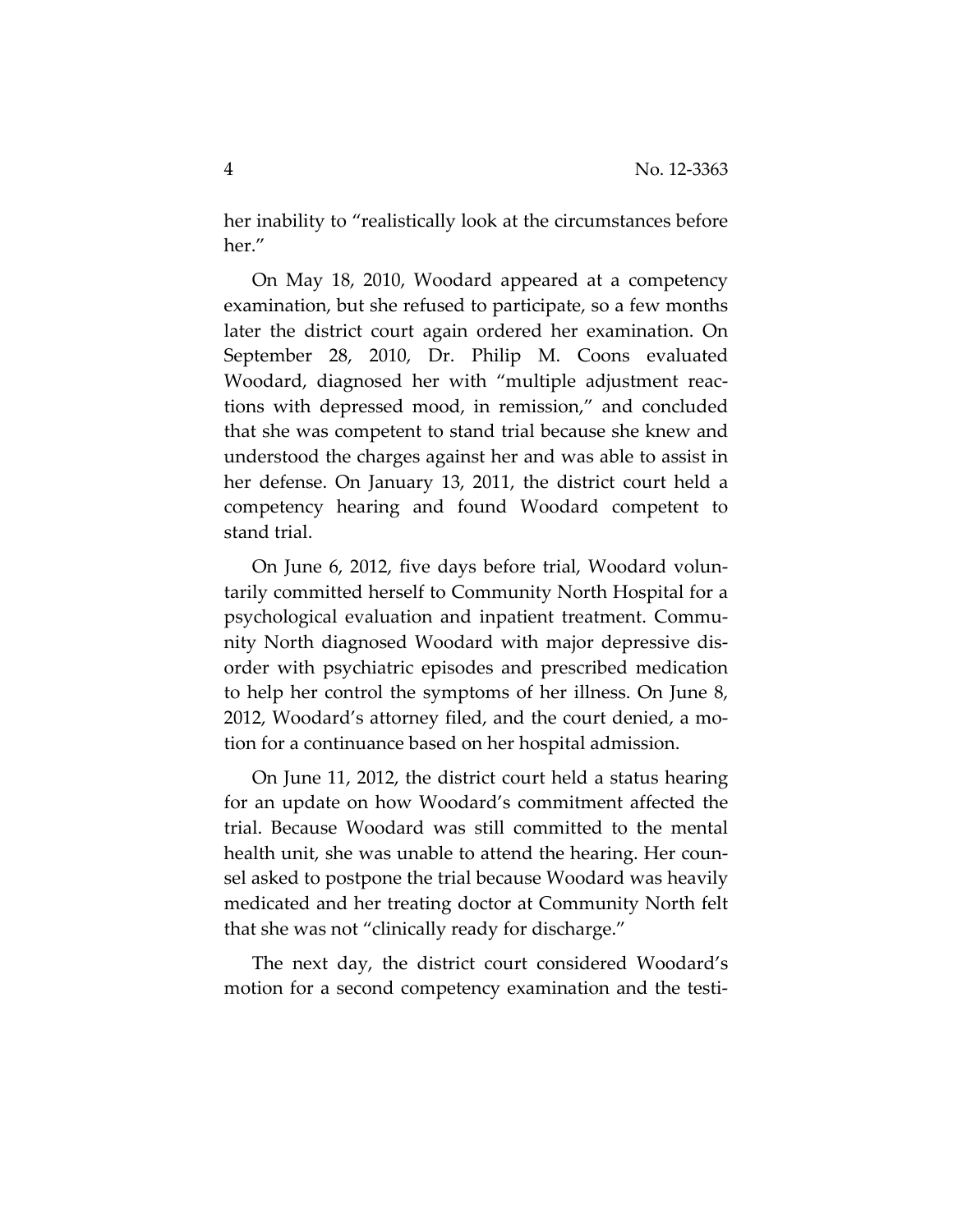mony of two doctors. The defense witness, Dr. Elizabeth Cunningham, a forensic psychiatrist, had examined and evaluated Woodard at the hospital's request. She concluded that Woodard's new medication would not affect her factual understanding of the legal proceedings because even after taking the medication Woodard was oriented, able to con‐ verse with people, and was not over‐sedated. However, she also stated that she was concerned with Woodard's ability to assist her defense counsel and later faxed a letter to the court stating that she felt that Woodard lacked the ability to assist counsel in her defense. The government's expert, Dr. Celes‐ tine DeTrana, reviewed Woodard's treatment records from Community North Hospital, visitation records from outpa‐ tient facilities, Dr. Coons's competency determination, and several court documents. Even though she did not review Dr. Cunningham's evaluation, she, too, concluded that none of Woodard's new medications would affect her under‐ standing of the legal proceedings. Although Dr. Cunning‐ ham felt that Woodard lacked the ability to assist counsel in her defense, Dr. DeTrana thought that she could. After re‐ viewing Dr. Coons's report and listening to the testimony of Drs. Cunningham and DeTrana, the court found no reasona‐ ble grounds to order another full-blown evaluation, denied Woodard's motion, and found that Woodard was competent to stand trial. So trial was reset for July 16, 2012.

Five days before trial, on July 11, 2012, Woodard filed another motion to continue and to review her competency. She presented a letter from Community North Hospital that stated that she was not mentally stable enough to adequately assist or participate in her defense and that if Woodard at‐ tempted to sign herself out of the hospital, it would seek a 78‐hour commitment order. On July 12, 2012, relying on its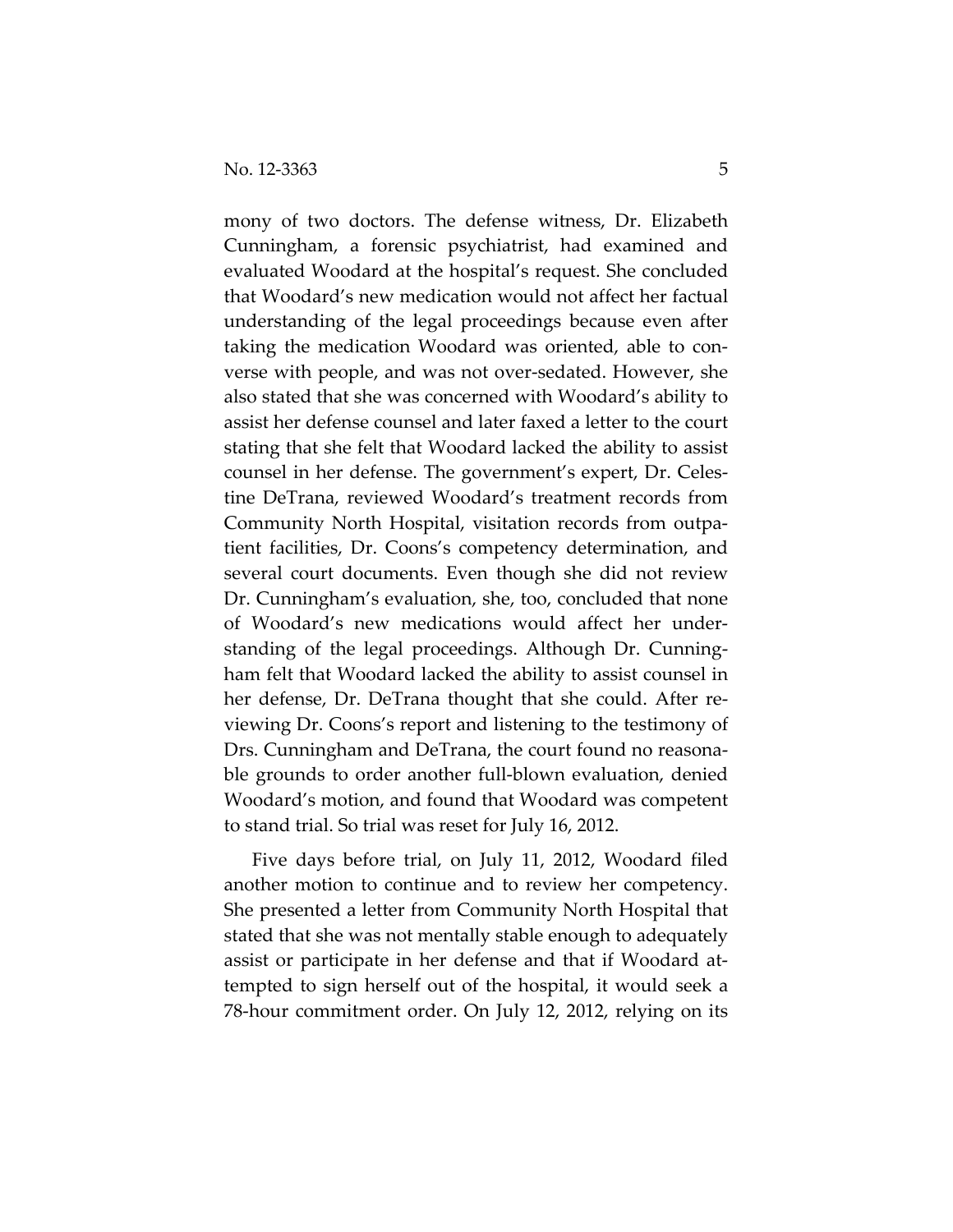decision from its previous ruling, Woodard's assistance in her defense for four years, and the fact that she took several notes at the recent deposition of a witness who was going to testify at her trial, the court denied the motion. Following the court's denial of her motion, Woodard filed a petition to enter a plea of guilty.

Because Judge McKinney was out of town, she pled guilty before Judge Lawrence. During the Rule 11 colloquy, Woodard explained that she finished four years of college and took some graduate courses, commented on her com‐ munication with counsel, and expressed her current under‐ standing of the plea agreement and indictment. In addition, Woodard responded that her medication did not affect her ability to understand what was going on. The court also asked her if she suffered from a mental condition that im‐ paired her ability to understand the court's proceedings. Woodard responded that she understood what was happen‐ ing and after the colloquy was over, the court accepted her guilty plea.

On October 5, 2012, Judge McKinney sentenced Woodard to 80 months' imprisonment, utilizing the 2011 version of the Sentencing Guidelines. Relying on then‐controlling Seventh Circuit case law, the court applied the Sentencing Guidelines range of 97 to 121 months. Had the court applied the Guide‐ lines that were in effect at the time Woodard committed fraud, her Guidelines range sentence would have been be‐ tween 51 and 63 months. After sentencing, Woodard moved to withdraw her guilty plea, the court denied the motion and this appeal followed.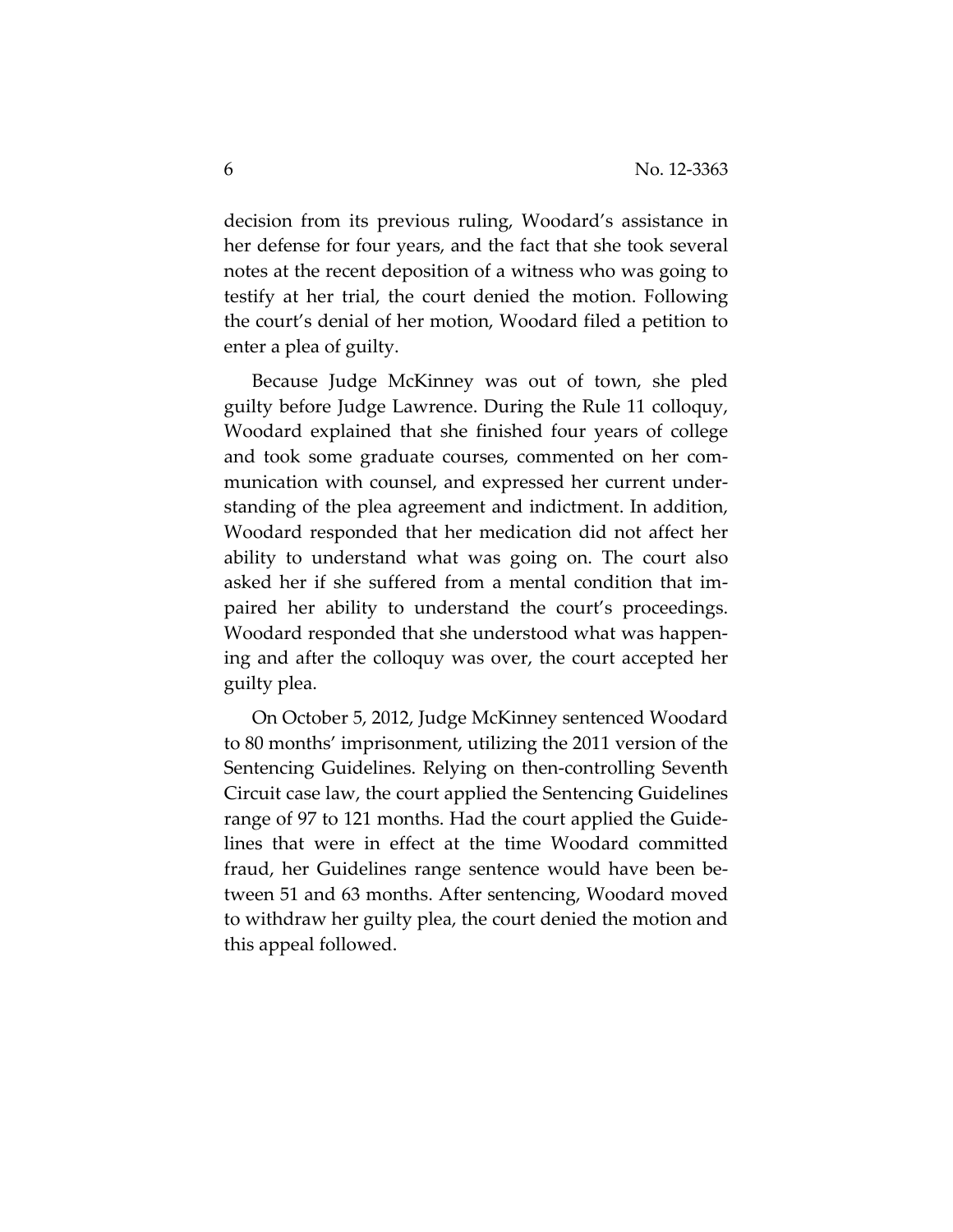#### **II. ANALYSIS**

Woodard makes three arguments. First, she argues that the district court abused its discretion by not ordering a second competency evaluation. Second, she contends that she did not knowingly and voluntarily plead guilty during her Rule 11 colloquy. Finally, she asserts that the district court violated the *Ex Post Facto* Clause at sentencing. We address each argument below.

# **A. No Abuse of Discretion in Denial of Second Compe‐ tency Evaluation Request**

Woodard argues that the district court abused its discre‐ tion when it refused to order a second competency evalua‐ tion in July of 2012 despite evidence that her mental health continued to deteriorate in the weeks preceding her guilty plea. Woodard relies on: (1) the fact that her competency was questioned once before in 2010; (2) her hospital records; and (3) evidence of "irrational behavior" to support her claim that there existed a bona fide doubt as to her compe‐ tency to stand trial. We disagree.

This court reviews the district court's decision not to or‐ der a second competency evaluation for abuse of discretion. *United States v. Andrews*, 469 F.3d 1121 (7th Cir. 2006). A dis‐ trict court is not required to order an examination or a com‐ petency hearing unless there is a bona fide doubt that arises as to a defendant's competency before trial. *Id*. The court us‐ es an objective test to determine whether a reasonable doubt was raised. *United States v. Collins*, 949 F.2d 921, 924 (7th Cir. 1991).

Woodard cannot successfully claim that because her competency was questioned in 2010 that serious doubts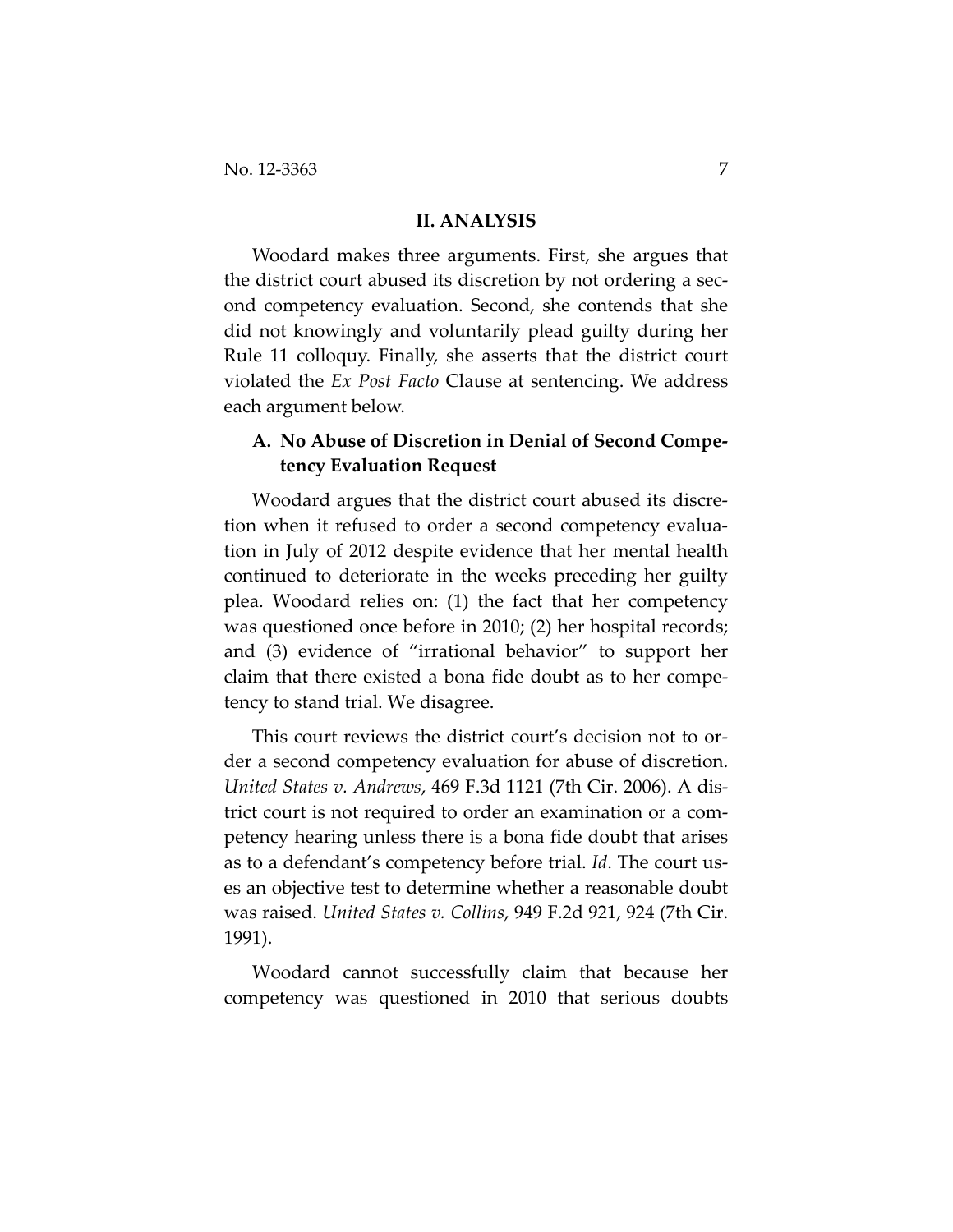arose as to her competency in 2012. The test for whether a defendant is competent to stand trial focuses on "whether [the defendant] has sufficient *present ability* to consult with his lawyer with a reasonable degree of rational understand‐ ing and whether he has a rational as well as factual under‐ standing of the proceedings against him." *United States v. Ross*, 501 F.3d 702, 712 (7th Cir. 2004) (quoting *Dusky v. Unit‐ ed States*, 362 U.S. 402, 403 (1960)) (emphasis added). Here, Woodard was deemed competent by a doctor in 2010, and, based on that finding, a court found her legally competent to stand trial.

The key to our analysis is whether the defendant current‐ ly suffers, at the time the motion for a competency evalua‐ tion is made, a malady that would render the defendant in‐ competent, not whether a malady affected the defendant years in the past. Simply because Woodard had a court‐ ordered competency evaluation in 2010 and was diagnosed with a mental illness is not evidence that she was unable to assist her attorney in 2012. Woodard's argument is further weakened by the fact that she was deemed both medically and legally competent in 2010 to stand trial in spite of her malady. Dr. Coons, who did her evaluation, believed that she was both competent to stand trial since she knew and understood the charges against her, and was able to assist in her defense. The court agreed so her 2010 evaluation has little bearing on her competency motion filed in 2012.

Second, Woodard maintains that her mental health de‐ clined after her first competency evaluation in September of 2010 was completed. She argues that her subsequent medical records raised doubt as to her competency, but the record does not support Woodard's argument. The court was con‐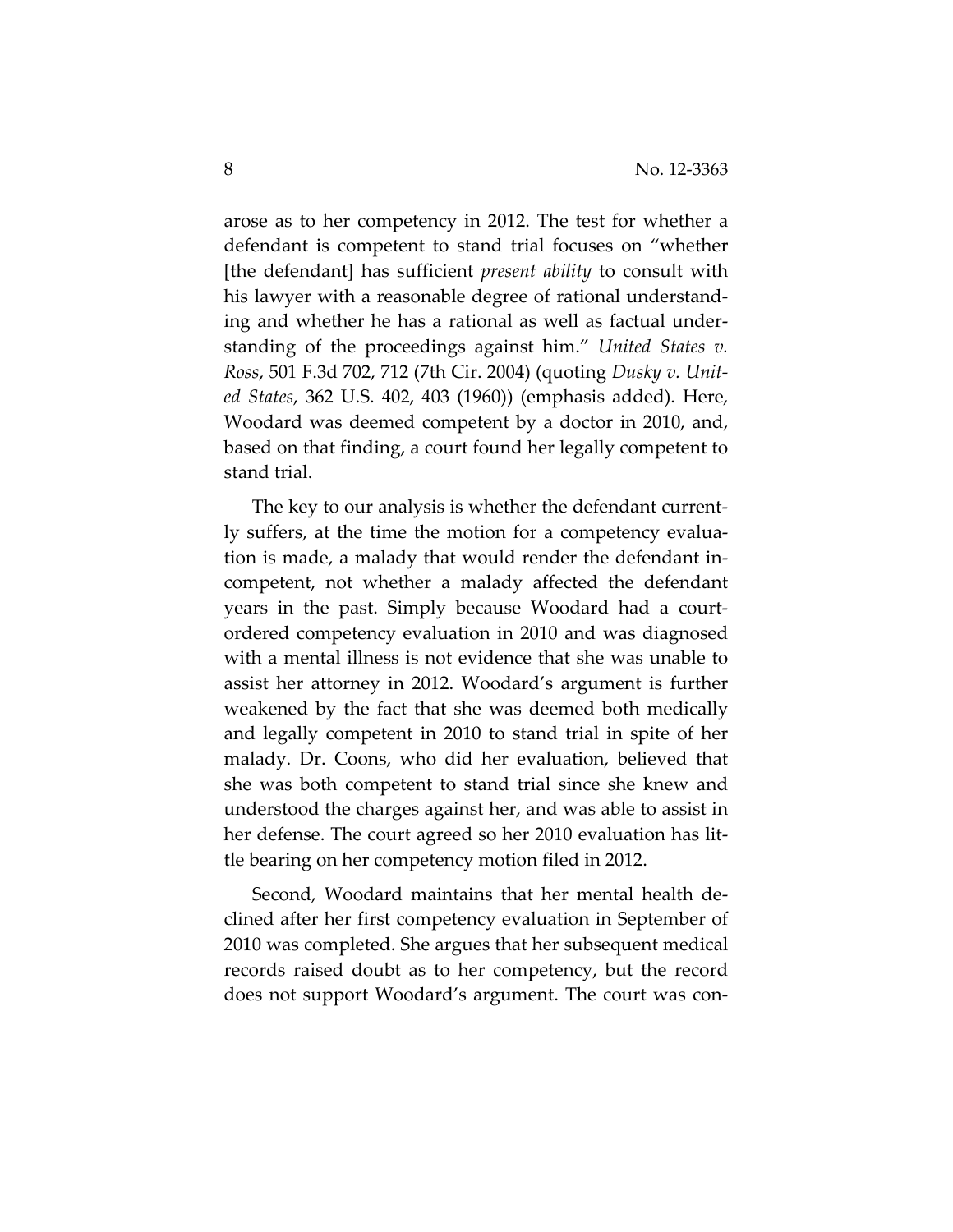cerned with Woodard's mental health, so it asked two men‐ tal health professionals who recently evaluated Woodard, or her medical files, to comment on Woodard's mental state. The court asked them to determine: (1) if the medication Woodard was recently prescribed prevented her from un‐ derstanding court proceedings; and (2) whether her illness or medication prevented her from assisting in her defense. As to the first question, both doctors agreed that Woodard was able to understand the court's proceedings. Where they differed was on the second question as to whether Woodard was able to assist in her own defense.

Drs. Cunningham and DeTrana's evaluations went a long way in eliminating any doubt that was raised by Woodard's voluntary commitment. While the two doctors disagreed about whether Woodard's paranoia prevented her from assisting her attorney, the court felt that the important issue was whether Woodard's paranoia was so great that it interfered with her ability to assist in her defense. While a close call, the court ultimately chose to follow Dr. DeTrana's opinion because Dr. Cunningham said that although Woodard's paranoia was a concern, she did not state that it was to such a degree that Woodard would not be able to participate in her own defense.

Nearly a month after the court denied her request for a second competency evaluation, Woodard made another re‐ quest for a second competency evaluation, arguing once again that her medication prevented her from participating in her defense. Yet, the record shows that for almost four years, Woodard interacted with her attorneys and partici‐ pated in her defense. In fact, some of her former attorneys might argue that she participated too much. Even after she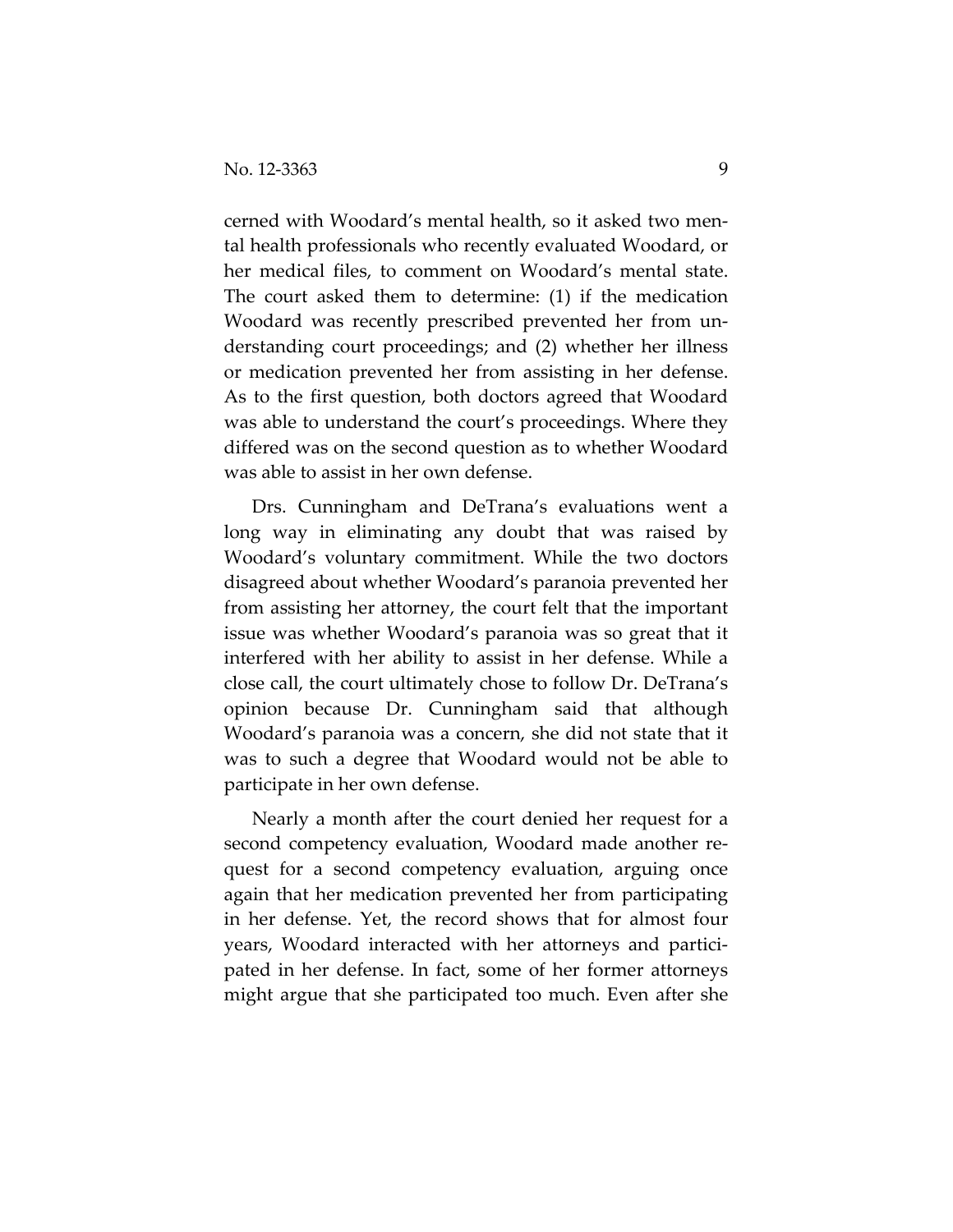was provided medication for her paranoia, and claims that she was unable to assist in her defense because of her medi‐ cation, she still appeared to assist her attorney. On June 12, while Woodard was on medication that allegedly prevented her from effectively assisting counsel, the government observed Woodard taking several notes at the deposition of a witness that was going to testify at her trial. Moreover, she appeared to be conversing with, and being helpful to, her counsel. The government argues, and Woodard does not contest, that this demonstrates that she was capable of assist‐ ing her counsel. The June 12 episode is significant evidence that shows that Woodard was capable of assisting in her own defense.

Woodard also points to her "irrational behavior" of con‐ tinuously firing her counsel, filing pro se motions that did not appear to be relevant to her case, and checking herself into a mental health unit as evidence sufficient to raise doubt that Woodard was competent to stand trial. While such ac‐ tions could bear on whether Woodard was incompetent, they are not dispositive. This court has said that "the articu‐ lation of unusual legal beliefs is a far cry from incompe‐ tence." *United States v. Alden*, 527 F.3d 653, 660 (7th Cir. 2008). "Persons of unquestioned competence have espoused ludicrous legal positions." *Id*. Although it is clear that Woodard suffers from mental illness, the record does not conclusively show that her mental illness prevented her from fully participating in her defense preparation. There‐ fore, we believe that the court's conclusion is reasonable and that no bona fide doubt was raised to suggest that Woodard should have received a second competency evaluation.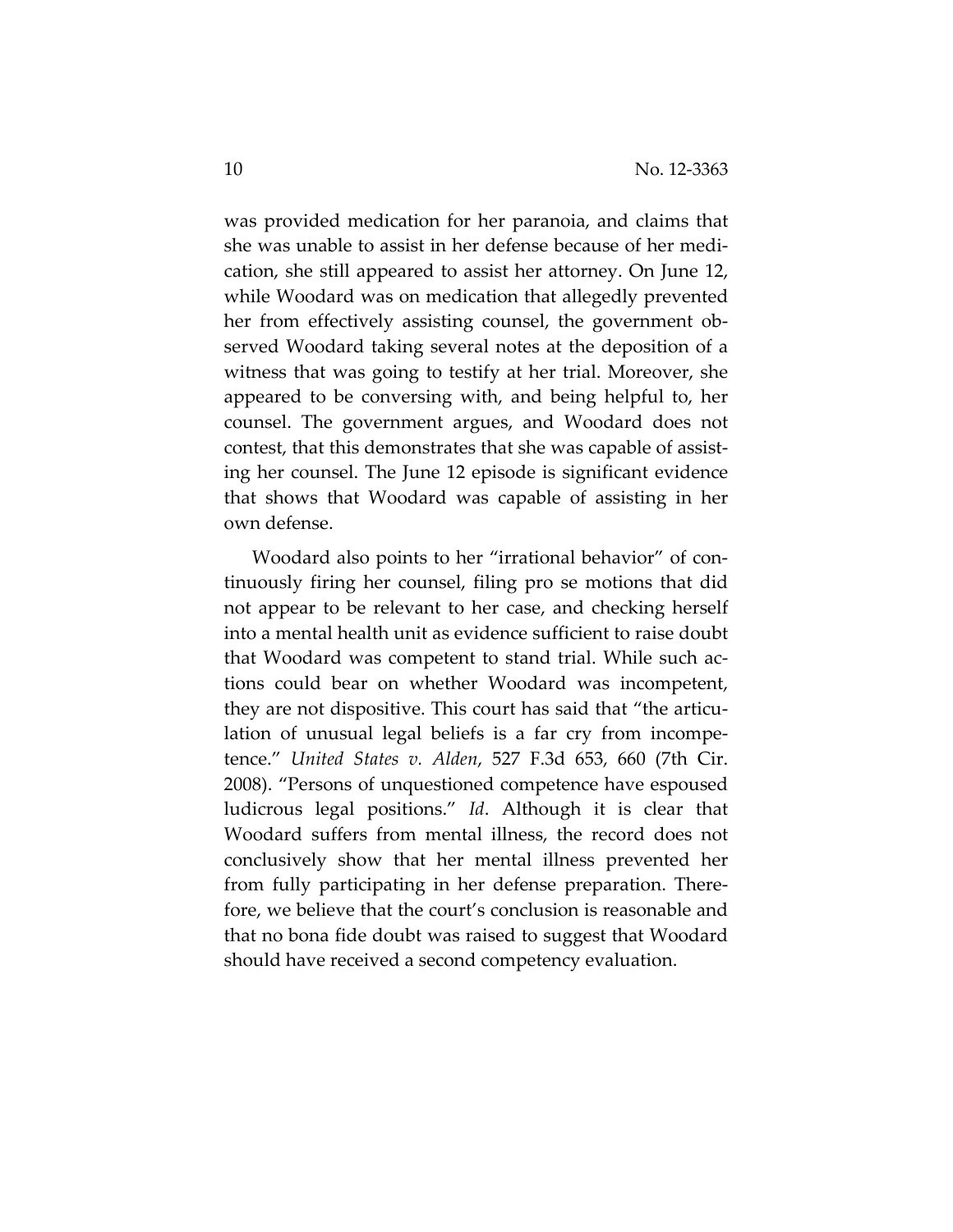#### **B. Woodard's Guilty Plea Was Knowing and Voluntary**

Woodard argues that her guilty plea was not knowing and voluntary because the district court failed to appropri‐ ately address her competency to plead guilty at the change of plea hearing and that she preserved the issue for appeal when she raised the issue with the district court after sentencing. However, the government counters that we should review the issue for plain error since Woodard did not time‐ ly raise the issue below.

While Woodard filed a motion to withdraw her guilty plea after sentencing, she did not do so before she filed her notice of appeal. When she filed her notice of appeal, this court had jurisdiction over her case and the district court lost its ability to vacate her judgment. "There is a general rule that an appeal suspends the power of the court below to proceed further in the cause, except to take such steps as will assist the appellate court in its determination." *United States v. O'Connor*, 874 F.2d 483, 489 (7th Cir. 1989) (quoting *United States v. Bastanipour*, 697 F.2d 170, 173 (7th Cir. 1982)). Be‐ cause Woodard did not seek to withdraw her guilty plea prior to reaching this court, she did not properly raise the issue below. We review Woodard's claim of a Rule 11 viola‐ tion for plain error. *See United States v. Vonn*, 535 U.S. 55, 63 (2002); *United States v. Burnside*, 588 F.3d 511, 520 (7th Cir. 2009). Under this standard, we review Woodard's claim to determine whether: (1) an error has occurred; (2) it was plain; (3) it affected Woodard's substantial rights; and (4) it seriously affected the fairness, integrity, or public reputation of the judicial proceedings. *See Burnside*, 588 F.3d at 520.

To ensure that guilty pleas are knowing and voluntary, a district court must determine that the defendant under‐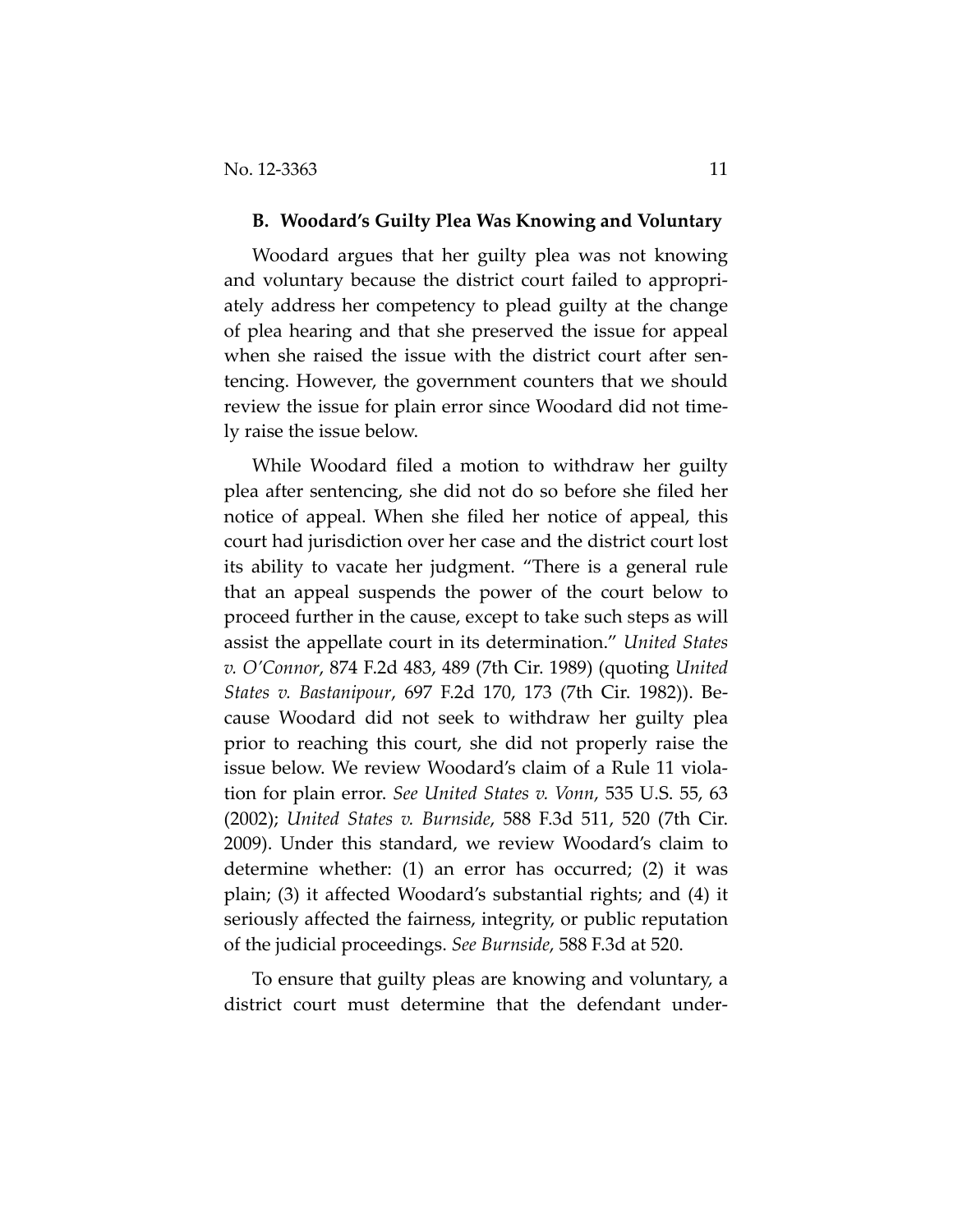stands her rights before pleading guilty. Fed. R. Crim. P. 11(c). The validity of a Rule 11 colloquy is based on the total‐ ity of the circumstances. *United States v. Pineda‐Buenaventura*, 622 F.3d 761, 770 (7th Cir. 2010); *United States v. Blalock*, 321 F.3d 686, 688 (7th Cir. 2003). To determine whether the de‐ fendant understands the nature of a charge, "we consider: (1) the complexity of the charge; (2) the defendant's level of intelligence, age, and education; (3) whether the defendant was represented by counsel; (4) the judge's inquiry during the plea hearing and the defendant's statements; and (5) the evidence proffered by the government." *Blalock*, 321 F.3d at 688‐89*.*

Judge Lawrence conducted a thorough and valid Rule 11 colloquy. Before any questioning began, the court told her that she was allowed to take "as much time as necessary" to discuss the procedure with her attorney throughout the hearing. The court then asked her background questions about her personal and educational background. Woodard explained she was 44 years old, graduated from high school, finished four years of college, and took post‐graduate cours‐ es. To questions regarding whether Woodard and her attor‐ ney reviewed the petition to enter a plea of guilty, the plea agreement, and the indictment, she responded that she read, understood, and certified the documents. The court then re‐ viewed each document with her and asked a series of ques‐ tions designed to ensure that Woodard was aware of the charge against her, that she understood the consequences of the charges, and that she was voluntarily pleading guilty.

Woodard argues that the court "ignored" red flags of her incompetency to voluntarily and knowingly plead guilty, such as her mental health diagnosis, her prescription medi‐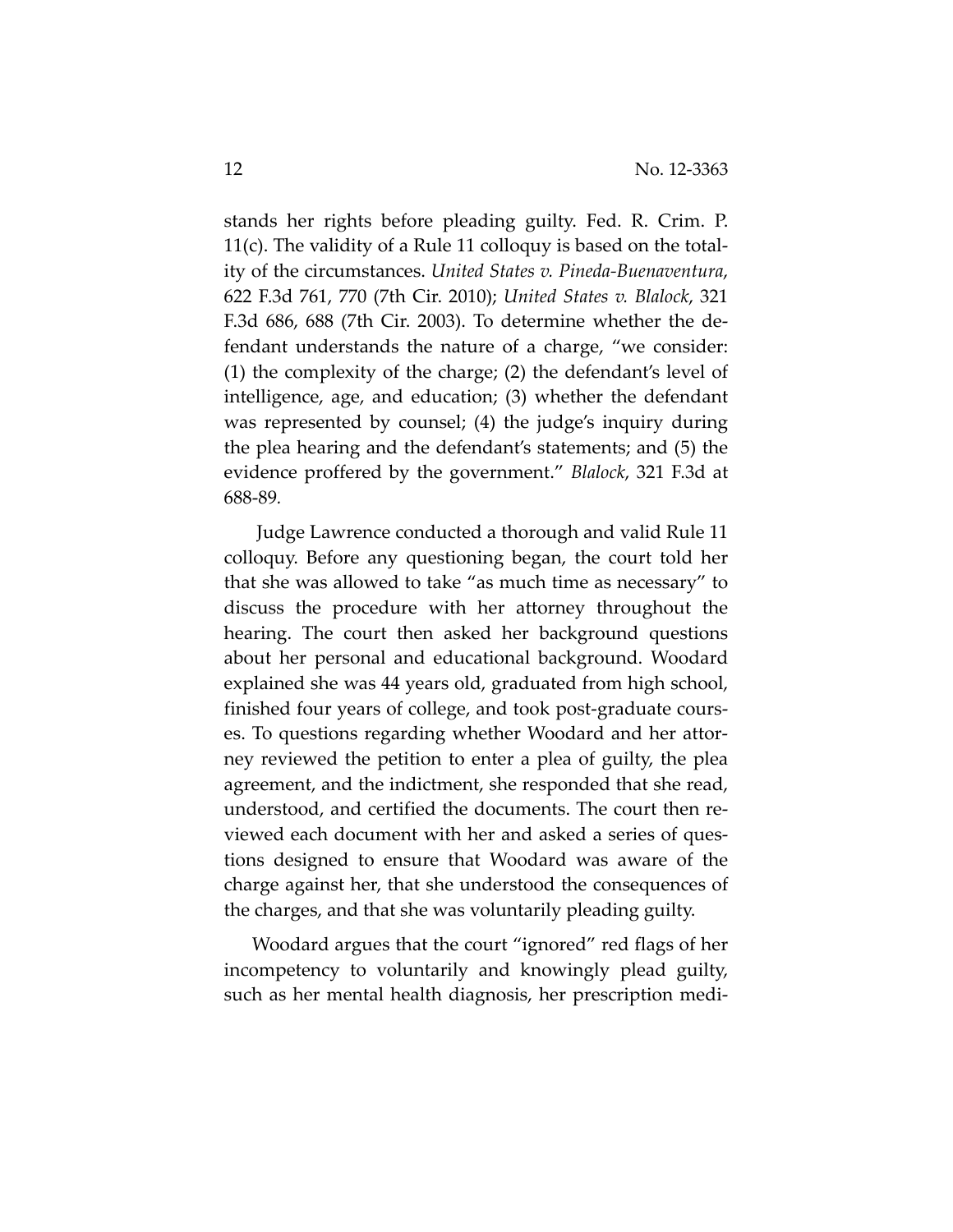cation and their impact on her ability to plead guilty. But, the record does not support Woodard's argument. The court also asked Woodard if she was taking medication that she felt in‐ terfered with her ability to understand the legal process. She responded that she felt that her medication did not affect her ability to understand what was going on. Finally, the court asked whether any medical, mental, physical or emotional conditions interfered with her ability to participate or under‐ stand the court's proceedings. Woodard again answered that she understood what was going on.

It is true that simply answering the court's question is not in and of itself dispositive that Woodard was competent to plead guilty. *See United States v. Hardimon*, 700 F.3d 940, 943 (7th Cir. 2012) (stating that "the fact that a defendant seems competent when answering the court's questions at the plea hearing should not be conclusive as to whether the defend‐ ant is competent to plead; mental diseases, or mental im‐ pairments brought on by psychotropic drugs, might alter the premises of a person's thinking rather than the articulation of his thoughts or his outward appearance or manner"). Here, the court's questions and observations of Woodard while she answered its questions regarding her medical condition clearly demonstrate that the court did not "ignore" Woodard's medical and mental state.

Finally, Woodard points to a moment when she was mo‐ mentarily confused by a question the judge asked her. Woodard was asked whether she suffered from a condition that interfered with her ability to understand and participate in the proceeding. Woodard did not understand the question the judge asked her and needed her attorney to rephrase the question so that she could understand it. Woodard argues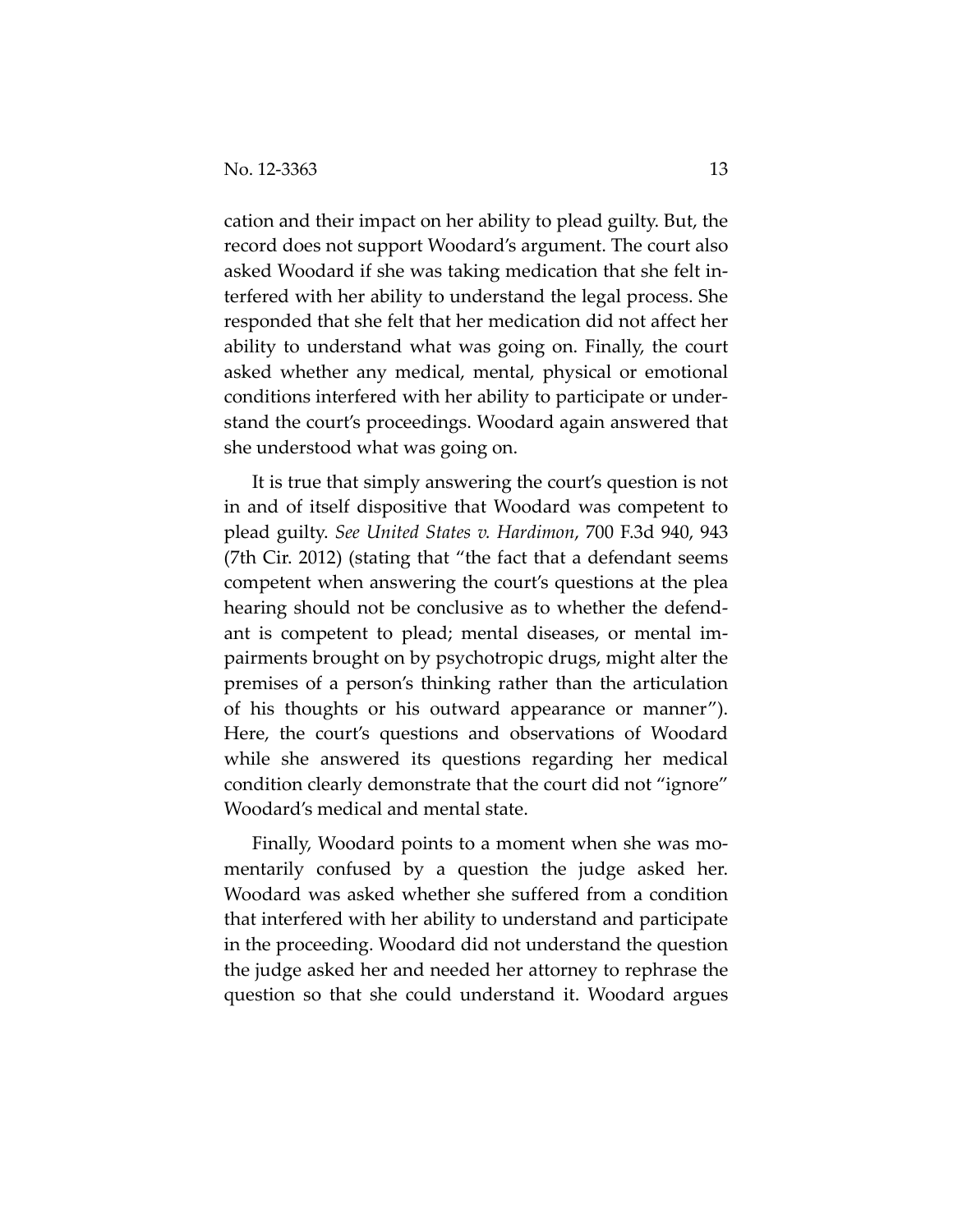that this was a red flag that the court should have noted. However, a defendant's reliance on counsel's explanation does not necessarily vitiate the validity of the Rule 11 collo‐ quy. *See United States v. Hernandez*, 731 F.3d 666, 671 (7th Cir. 2013) (holding that a plea colloquy was sufficient and thor‐ ough even though the defendant expressed confusion re‐ garding the proceedings and the district court allowed the defendant to speak with counsel). Woodard's reliance on her attorney to rephrase a single question did not raise red flags as to her competency at the plea hearing or negate the collo‐ quy's thoroughness. Based on the totality of the circumstanc‐ es, no plain errors were present and Woodard knowingly and voluntarily pled guilty.

## **C. Sentence Violated the** *Ex Post Facto* **Clause**

Woodard argues that her sentence should be vacated and remanded for resentencing because the district court violat‐ ed the *Ex Post Facto* Clause. Because Woodard did not raise this argument to the district court, our review is plain error. *Henderson v. United States*, 133 S. Ct. 1121, 1127 (2013). Under plain error review, a defendant must show that: (1) there was error; (2) it was plain; (3) it affected his substantial rights; and (4) the court should exercise its discretion to correct the error because it seriously affected the fairness, integrity or public reputation of the judicial proceedings*. United States v. Olano*, 507 U.S. 725, 732 (1993).

Woodard is correct that the district court violated the *Ex Post Facto* Clause by utilizing the version of the Sentencing Guidelines in effect at the time of her sentencing rather than the Guidelines in effect at the time she committed her crime. Although the district court correctly sentenced Woodard under then‐controlling Seventh Circuit precedent, a subse‐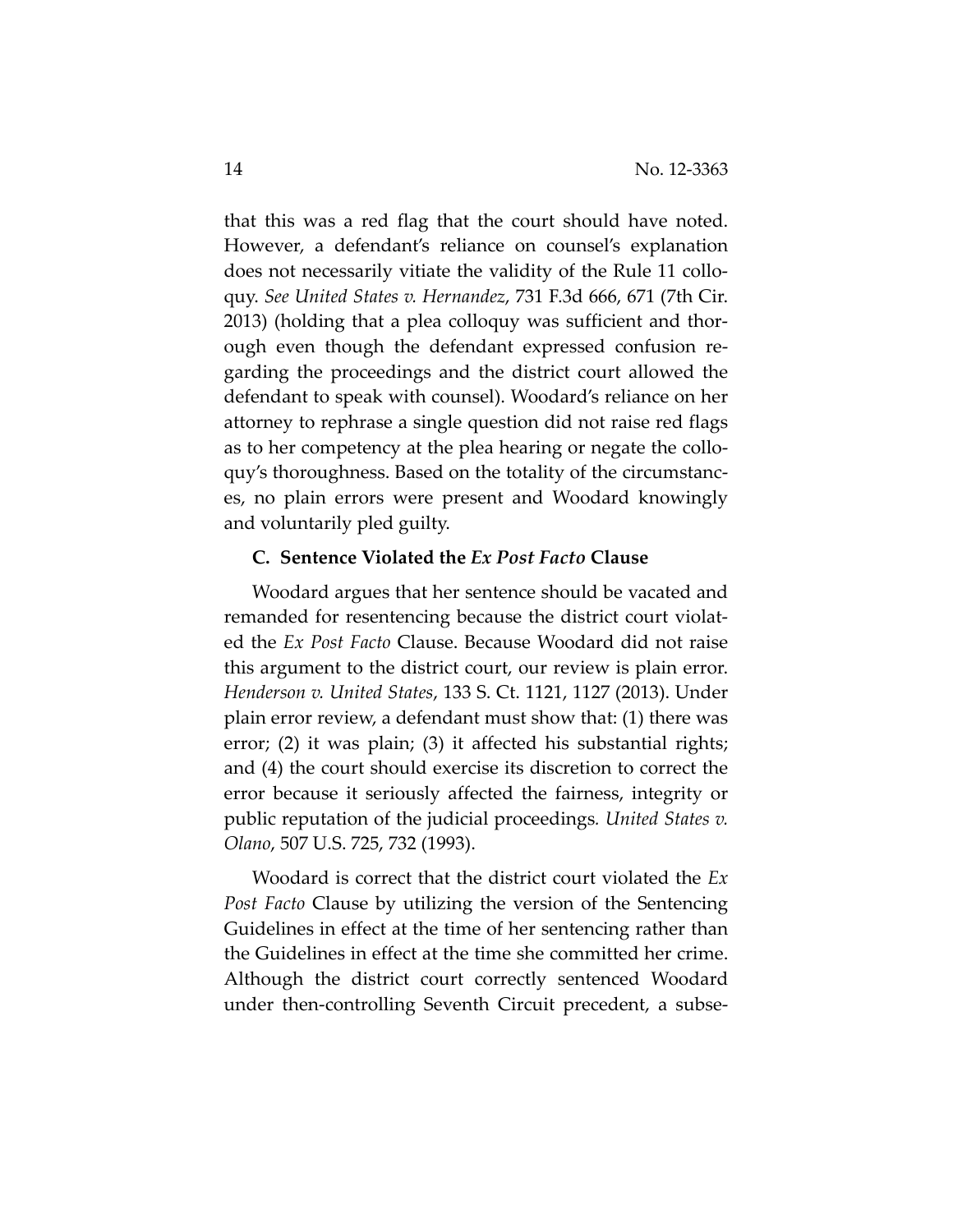quent change in the law mandates that Woodard's sentence be vacated and her case remanded for resentencing.

Woodard committed her crime between January 2006 and December 2007. However, due to numerous delays she was not sentenced until October 5, 2012. In sentencing Woodard, the district court followed then‐controlling Sev‐ enth Circuit precedent, which held that the *Ex Post Facto* Clause did not prohibit sentencing a defendant under the version of the Guidelines in effect at the time of sentencing. *See generally United States v. Demaree*, 459 F.3d 791, 793‐95 (7th Cir. 2006).

After Woodard's sentencing, the Supreme Court, in *Peugh v. United States*, 133 S. Ct. 2072 (2013), reversed *Demaree*. In *Peugh*, the Supreme Court held that the *Ex Post Facto* Clause is violated when a defendant is sentenced under Guidelines that were promulgated after the commission of the crime when the use of those Guidelines results in a higher sentencing range than the one calculated under the Guidelines in effect at the time the offense was committed. *Id*. at 2088. *Peugh* applies to Woodard's case. Although the district court sentenced Woodard under then-controlling Seventh Circuit precedent, it is plain at the time of our review that under *Peugh*, the district court committed an error. *See Johnson v. United States*, 520 U.S. 461, 468 (1997).

When the court utilized the 2011 version of the Sentencing Guidelines, it calculated Woodard's total offense level at 30, making the applicable Guidelines range 97 to 121 months. If the 2007 version of the Sentencing Guidelines had been applied, Woodard's total offense level would have been 24, making the applicable Guidelines range 51 to 63 months. Such a disparity in the Guidelines range impacted the integ